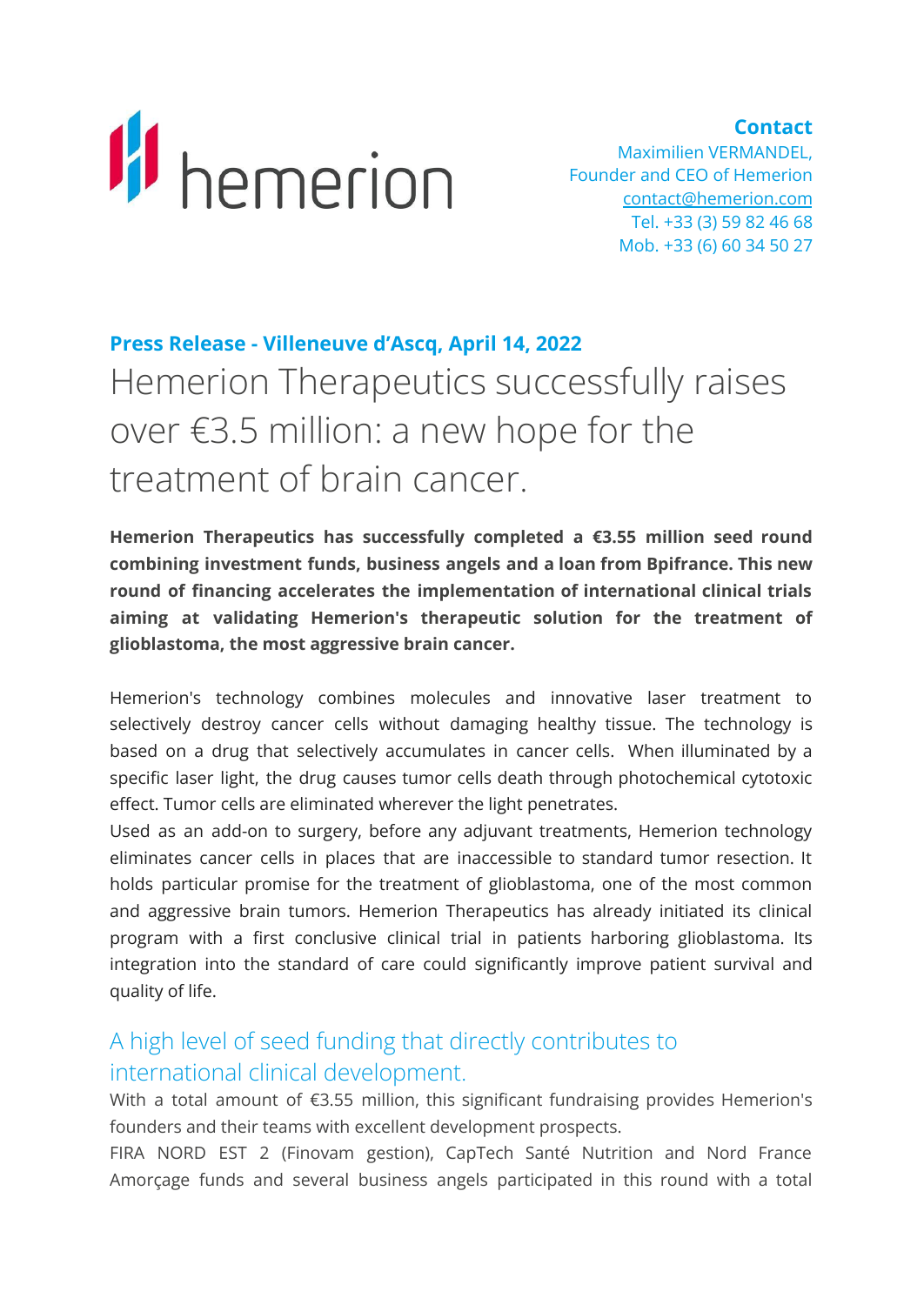investment of €2.55 million. These equity operations are coupled with a €1 million seed loan from Bpifrance.

This new financing follows the first round achieved by Hemerion's founders, the University of Lille Foundation, Bpifrance and a French business angel entrepreneur. Hemerion had then raised a total of more than €1.7M in funding since the company's creation in September 2020.

This new round of funding will notably strengthen the company's regulatory, clinical and industrial resources and prepare for a Series A in 2023.

*«We will finance a decisive step in the clinical validation of our therapeutic solution this year, with the finalization of our new technological platform and an international Phase II clinical trial. This is a real boost for the integration of our solution into the standard of care for glioblastoma, which affects nearly 30,000 new patients per year in Europe and the United States.»*

*Maximilien Vermandel, founder of Hemerion Therapeutics*

## Accelerated clinical development, particularly in the U.S.

The company is already actively working with the Food and Drugs Administration (FDA) to obtain the Investigational New Drug (IND) label. This step precedes the implementation of a phase II clinical trial in the first half of 2023, in collaboration with Mount Sinai Hospital in New York.

The trial, involving 10 to 15 patients, will validate the safety of the new Heliance technology platform and foreshadow the clinical trial phase: a pivotal step in bringing Hemerion's solution for the treatment of glioblastoma to market.

## Resources for new therapeutic applications in sight

This new funding also allows Hemerion to develop the portfolio of therapeutic applications for its technology. Several preclinical evaluations are already underway to validate the efficacy of the therapeutic solution in the treatment of other types of cancers.

## **About Hemerion Therapeutics**

#### www.hemerion.com

Hemerion was founded in 2020, following more than 10 years of academic research conducted within an INSERM laboratory, associated with the University of Lille and the Lille University Hospital.

The company brings together physicists and surgeons with complementary profiles to develop innovative therapeutic solutions at the crossroads of the two disciplines.